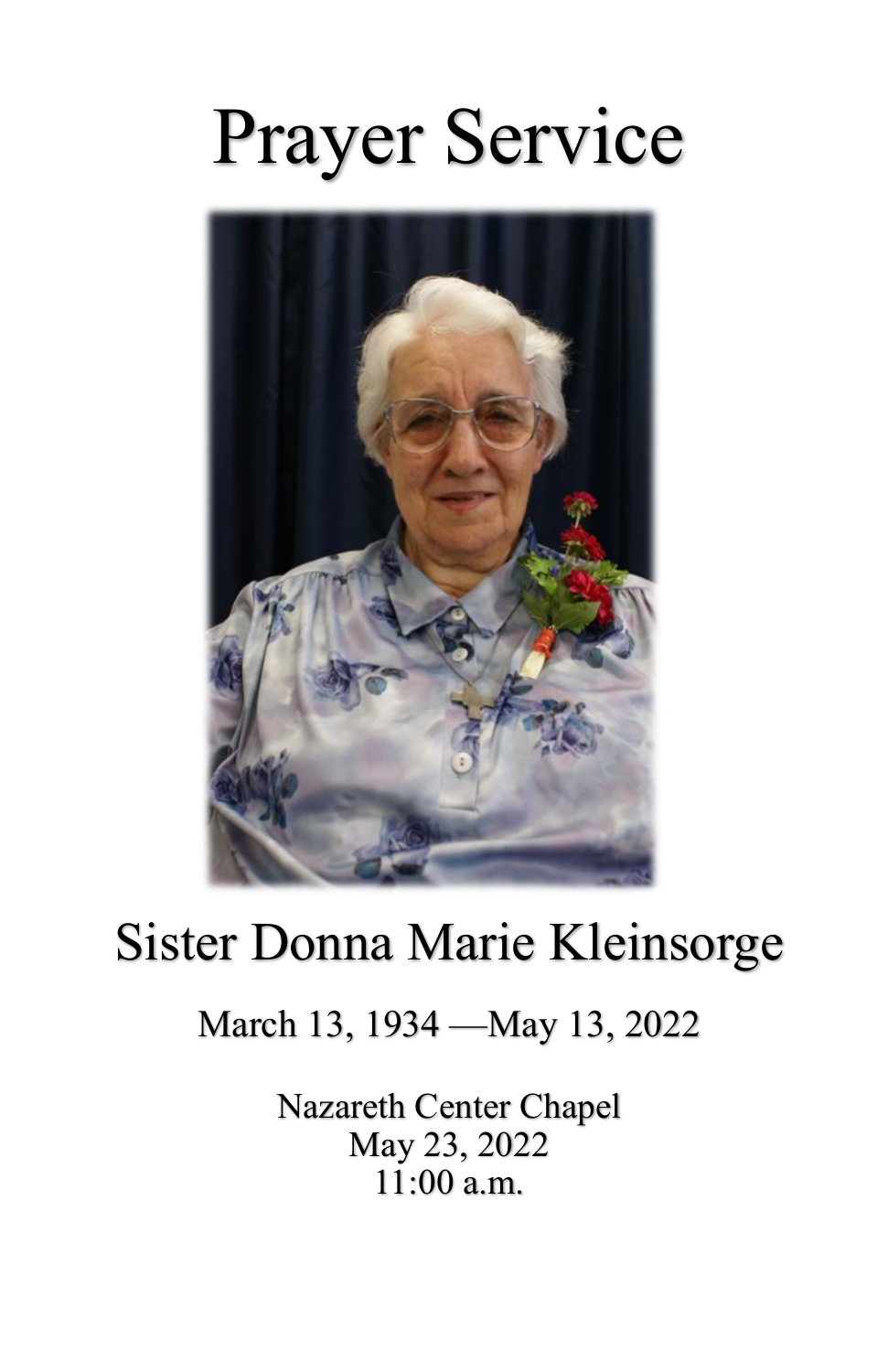#### **Welcome**

#### **Opening Song:** *There's a Wideness in God's Mercy* BB #490

**Leader:** God of faithfulness, you have called Sister Donna Marie home with you. May we hold her memory with gratitude and live in the hope of the eternal kingdom where you will bring us together again. We ask this through Christ our Lord.

#### **All:** Amen

#### **Joseph the Worker**

**Antiphon**: **All** Through Joseph and his spouse, Mary, God fulfilled the covenant promised to Abraham and Sarah.

<sup>1</sup> St. Joseph faithfully practiced the carpenter's trade. <sup>2</sup> He is a shining example for all workers. <sup>1</sup> You chose Joseph the righteous to care for your Son in childhood and youth. <sup>2</sup> Teach us to care for Christ's body by caring for our brothers and sisters. <sup>1</sup> You entrusted the earth to humankind, to inhabit it and make it prosper. <sup>2</sup> Inspire us to work wholeheartedly in this world seeking always to give you glory.

**Prayer: God our Father, creator and ruler of the universe, in every age you call on us to develop and use our gifts for the good of others. With St. Joseph as our example and guide, help us to do the work you have asked and come to the rewards you have promised.**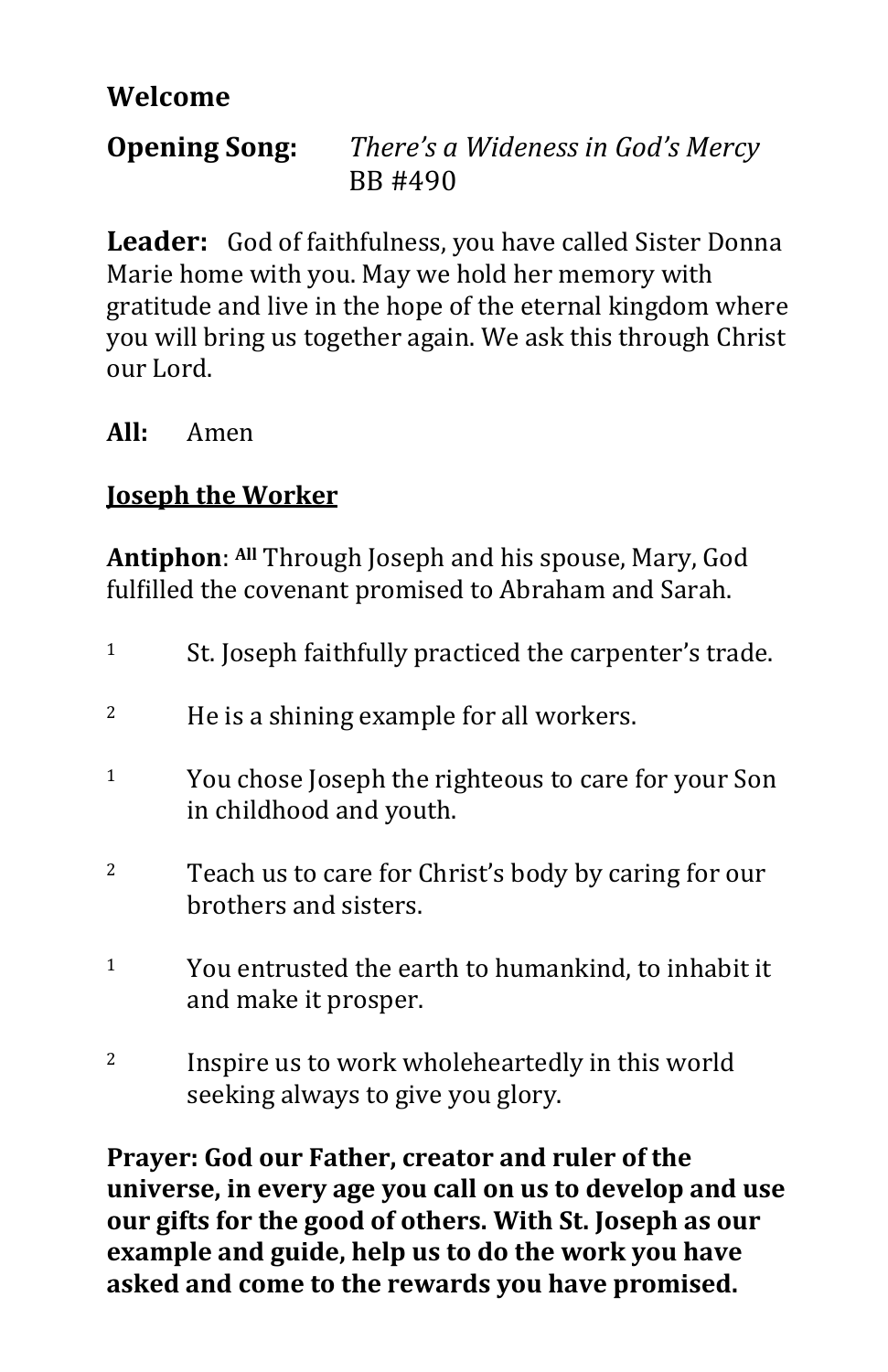**We ask this through our Lord, Jesus Christ your son, who lives and reigns with you and the Holy Spirit, one God forever and ever. AMEN**

#### **Mary's Annunciation**

**Antiphon: ALL** The Angel Gabriel said to Mary: Hail full of grace, the Most High is with you.

- <sup>1</sup> You chose the Virgin Mary as the mother of Your Son. <sup>2</sup> Have mercy on all who look for your gift of salvation. <sup>1</sup> You sent Gabriel to give Mary your message of peace and joy. <sup>2</sup> Give to the whole world the joy of salvation and your gift of true peace. <sup>1</sup> Mary gave her consent, the Holy Spirit overshadowed her and your Word came to dwell among us.  $2^2$  Touch our heart, that we may welcome Christ as Mary did.  $1$  You look with love on the humble and fill the hungry with your gifts.
- $2^2$  Raise up the downcast, help all in need, comfort, and strengthen the dying.

**Prayer: God our Father, your Word became flesh and was born of the Virgin Mary. May we become more like Jesus Christ, whom we acknowledge as our redeemer, God, and more. We ask this through our Lord, Jesus Christ, Your son, who lives and reigns with you and the Holy Spirit, one God forever and ever. AMEN**